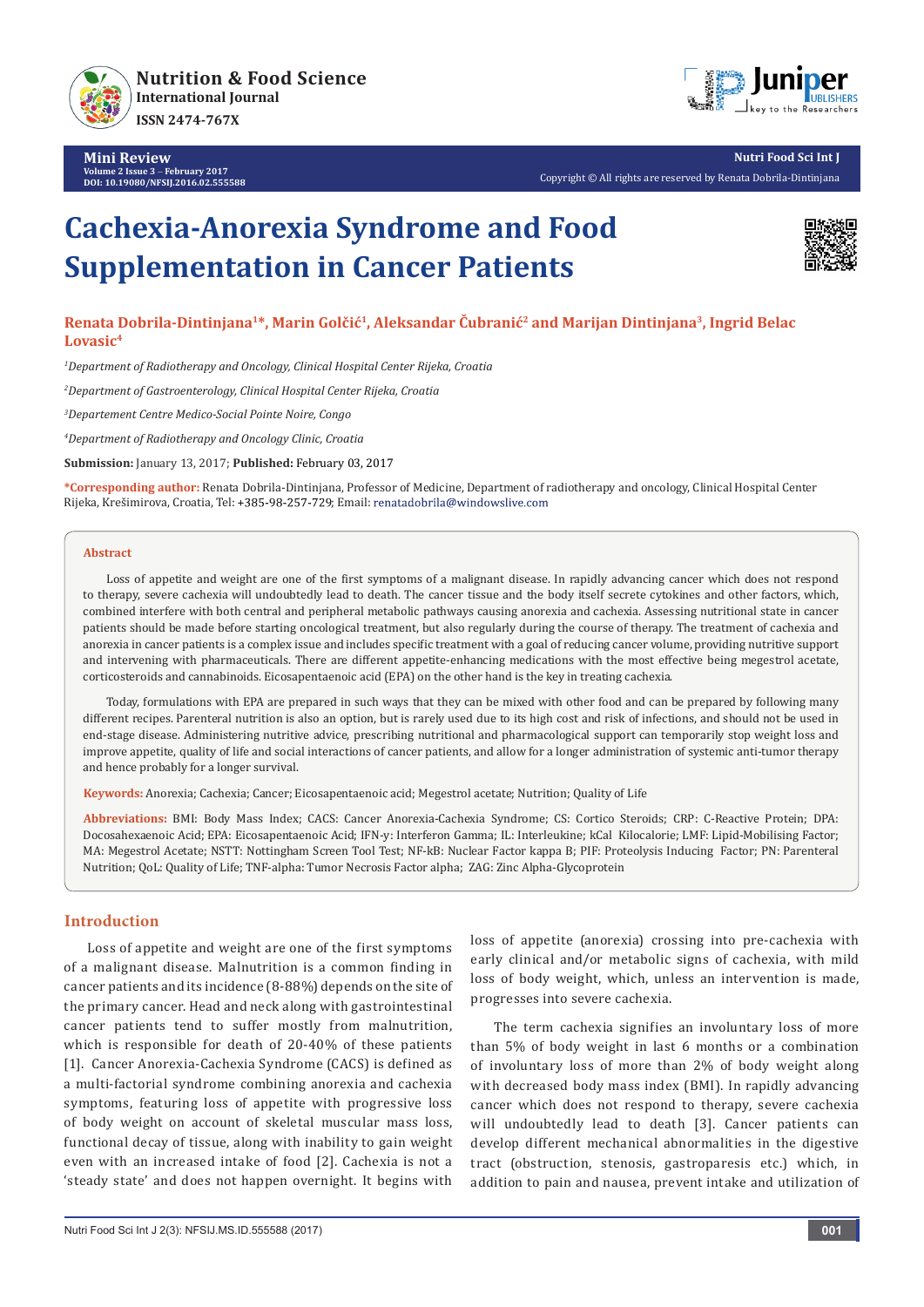nutrients. However, even in patients with no digestive tract abnormalities, specific biochemical and metabolic changes due to cancer lead to weight loss and declining of nutritional status even in early phase of malignancy. Presence of malnutrition in cancer patients is a risk factor when performing different diagnostic or therapeutic measures and increases toxicity of systemic chemotherapy and radiotherapy. The loss of fat and muscle mass leads to progressive functional weakness.

## **Discussion**

Cancer tissue secretes cytokines such as interleukine-6 (IL-6) and tumor necrosis factor alpha (TNF-alpha), circulating hormones, neuropeptides, neurotransmitters and other factors that lead to increased catabolism and anorexia. Along with secretion from tumor tissue, as a response to presence of a cancer, the body itself secretes pro-inflammatory cytokines which influence central metabolic pathway directed from hypothalamus and peripheral metabolic pathways, directly influencing lipolysis and proteolysis. Due to an elevated level of cytokines, hypothalamus is unable to respond to peripheral signals which result in over-activation of metabolic pathways supporting anorexia, while pathways supporting an increased appetite are inhibited [4].

Even in the microenvironment of the cancer, different abnormalities supporting both local and systemic inflammation are identified. In tumor cachexia, an increase of C-reactive protein (CRP) levels above 10mg/L is an indirect, but significant sign of both systemic inflammation and poor prognosis. In tumor microenvironment there is an increase of secretion of pro-inflammatory cytokines such as TNF-alpha and pro-catabolic cytokines such as zinc alpha-glycoprotein (ZAG) which are, along with host-response factors such as interferon gamma (IFN-y), responsible for degradation of skeletal muscle and fatty tissue.

Intact metabolism of lipids is very important for cancer, due to a necessity to form stabile membranes of proliferating cells and utilize different signal pathways. Lipid-mobilising factor (LMF) is of paramount importance for cancer proliferation and survival. Combination of LMF and ZAG factors leads to an increase of lipid mobilisation and activation of oxidative pathways in mitochondria of brown adipose tissue, causing lipolysis, waste of energy and hypercatabolism [5,6]. On the other hand, proteolysis inducing factor (PIF), working through ubiquitin proteasome pathway, is responsible for degradation of muscle proteins and myosin depletion (along with unchanged levels of actin protein). Additionally, an increase of skeletal muscle degradation is also achieved exploiting the mechanism of insulin resistance [7]. An assessment of nutritive status in cancer patients is a basis for determining pre-cachexia state and prevention of further development to cachexia. Assessing nutritional state should be made as early as possible, at least before starting chemotherapy or radiotherapy, but also regularly during the course of the disease.

Although there are numerous more or less detailed questionnaires and methods for determining nutritional status, for clinical practice, the most appropriate methods need to be simple and quick, such as Fearon questionnaire (if patient unintentionally lost more than 5% of body weight in 3 to 6 months, if food intake was lower than 1500 kCal per day, and if CRP values are above 10 mg/L, tumor cachexia is present) or Nottingham Screening Tool Test (NSTT). Using these methods we can determine if a patient is in nutritive risk or is on a verge of developing cachexia. Along with before-mentioned factors, if a patient is suffering from a severe inflammation such as sepsis or pneumonia, or is required to undergo an operation, the risk for developing cachexia increases significantly [8].

The treatment of CACS is a complex issue and includes specific treatment with a goal of reducing cancer volume, providing nutritive support and intervening with pharmacological options. In those patients with a high risk for developing CACS, an introduction of special nutritional formulations is required, while patients in pre-cachexia state require additional pharmacological therapy [9]. In both of those groups, regular nutritional screening should be undertaken, while nutritive support and pharmacological treatment should be administered at least until a clinical improvement is noted or until there are no more risk factors (e.g. finalization of chemotherapy).

There are controversies regarding the utilization of nutritional support in end-stage disease, where it might not be appropriate to administer appetite-enhancing medications, while basic nutritive support should be applied up to the level appropriate to each patient individually. There are different appetite-enhancing medications with the most effective being megestrol acetate (MA), a semi-synthetic progesterone which, by enhancing the appetite, indirectly causes an increase in body weight. An exact mechanism of MA action is still not elucidated, but it is generally thought that MA stimulates appetite by reducing the secretion of pro-inflammatory cytokines (IL-1, IL-6 and TNF-a) and by enhancing the stimulation of neuropeptides in hypothalamus [10]. Although corticosteroids (CS) are efficient in improving appetite and general wellbeing, its long term use is limited by the numerous long-term side-effects such as insulin resistance and development of iatrogenic diabetes mellitus, fluid retention, steroid myopathy, skin fragility, and adrenal insufficiency and cognitive defects.

Hence, the use of CS is recommended only for a short period of time, especially as the effect on appetite last around 4 weeks. Cannabinoids such as dronabinol are also effective in reducing anorexia however, around 15% of patients are unable to resume with the therapy due to various side effects [11]. Research is currently undergoing on many different medications which effect appetite and weight loss, such as bortezomib (NF-kB transcription factor inhibitor), grelin (a natural ligand for human growth factor receptor), melanocortin antagonist (inhibition of TNF-alpha), anti IL-6 antibodies, thalidomide,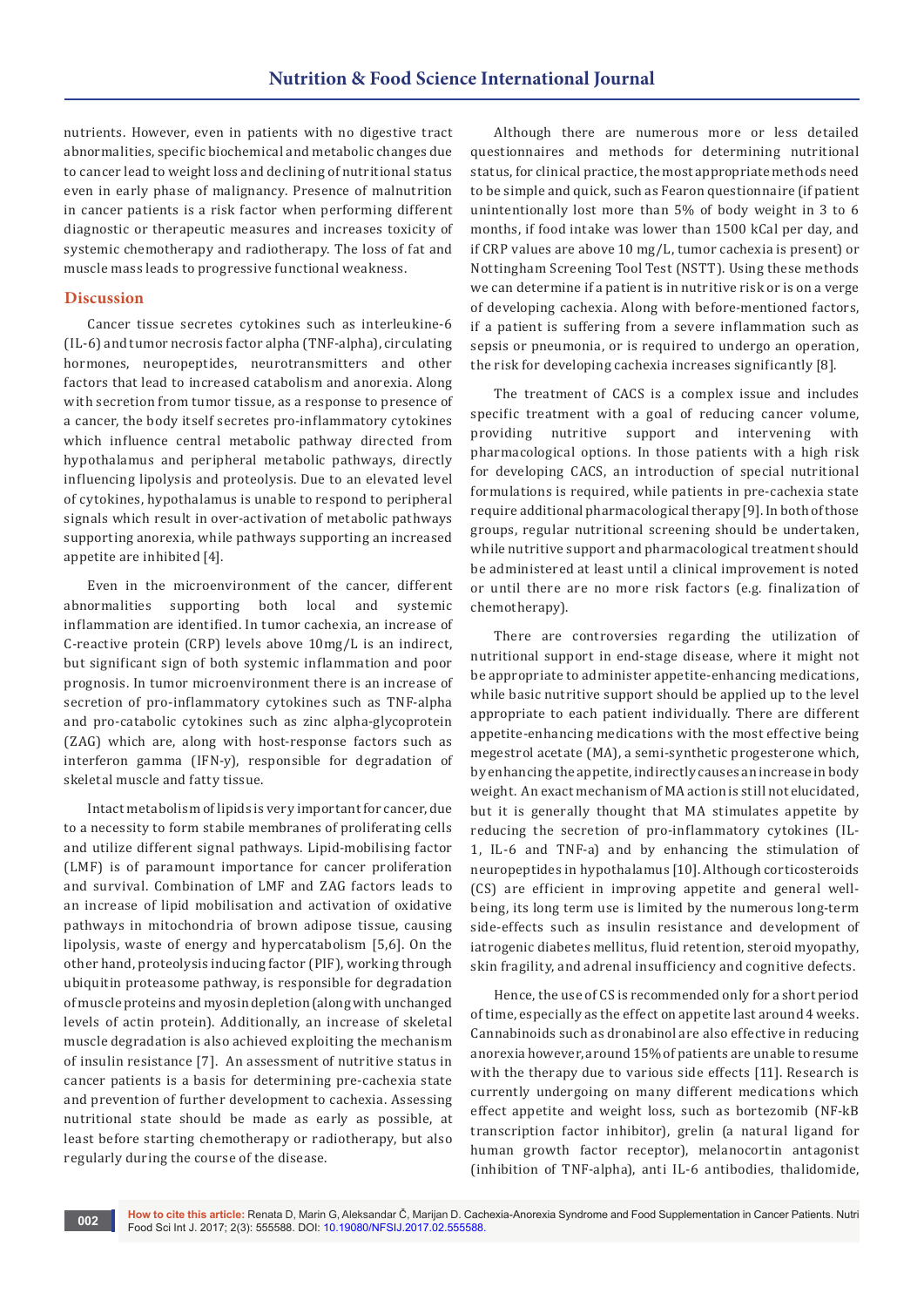anabolic steroids (oxandrolon) and amorelin (human growth hormone agonist), which proved to be very effective in several studies. Appetite-stimulating medications most likely function by interacting through endorphin receptors and interfering with IL-1 stimulation, along with activation of cannabinoid receptors which are enclosed in neurochemical circle of prostaglandin synthesis inhibition and leptin regulation.

If administered at the right time, nutritive advice, food supplementation and pharmacological support can stop weight loss, improve the appetite, life quality and potentially the outcome of the disease [12,13]. Eicosapentaenoic acid (EPA) has a key role in treating pre-cachexia and cachexia as proven by many clinical studies [14]. EPA, omega-3-fatty acid and docosahexaenoic acid (DHA) improve appetite and body weight (on account of dry body mass) and lead to an increase in level of physical activity and general quality of life (QoL). The effects are not limited to administration of MA, as both EPA and DHA have immunomodulatory effects and suppress production of pro-inflammatory cytokines, and while DHA modulates steroid receptor line in human lines of cancer cells, EPA inhibits the consequential effects of LMF and PIF. Omega-3-fatty acids show multiple anti-tumor effects in vivo on different stages of cancer development such as cellular proliferation, cellular survival, angiogenesis, inflammation, metastasizing and epigenetic abnormalities, all which are necessary steps for progression of malignant disease. The daily dose of EPA required to stop the process of cachexia and for the patient to start gaining weight is around 1.5 - 2.2 grams per day.

Along with body weight gain, a reduction of inflammatory parameters is reported by different clinical studies [15]. There are many different formulations with EPA on the market. The most researched one for now is Pro Sure R nutritive formulation, with over 20 clinical studies reporting positive effects in stopping cachexia process and gaining body weight, along with an improvement in QoL and reduction of levels of inflammatory parameters. In general, patients gained around 1-2kg of body weight. This leads to an improvement of patients' physical strength and better tolerance of oncological treatments, with lesser number of side-effects. Social momentum most not be forgotten as well, as food intake, along with being a necessity for survival, is an important social manifestation. Cancer patients with an improved appetite due to MA and with a better physical condition due to nutritive support participate more often in social interactions and have an improved life satisfaction [16].

Today, formulations with EPA are prepared in a such ways that they can be mixed with other food (chocolate, fruit, juices etc.), and can be prepared by following many different recipes, all with goal to satisfy organoleptic needs of a patient and to reduce the possibility of developing aversion towards 'artificial foods'. Formulations with EPA are not alone sufficient considering necessary calorie intake; their administration

must be combined with other enteral formulations rich with calories, which combined together, will satisfy caloric needs of a cancer patients. Enteral formulations are specially designed for different patient populations, so some contain more fibres (for patients suffering from constipation), while others have reduced level of carbohydrates (for diabetic patients) etc. When the digestive tract of a cancer patient is functioning, enteral support should be administered through mouth (per oral) or via nasogastric tube or percutaneous stoma (usually for patients with advanced head and neck patients or oesophageal and gastric patients).

Parenteral nutrition (PN) is used when a cancer patient suffers from severe emesis, severe abdominal pain, profuse diarrhea, and mechanical obstruction in digestive tract or other bowel pathology (e.g. fistula); in these conditions enteral nutrition is contraindicated. However, PN is rarely used in cancer patients due to high cost, increased sensitivity to systemic infection and high morbidity up to 15%, although its use in postoperative setting should be reconsidered due to the effect of EPA on reduction of inflammation and inflammatory complications. In terminal phase of advanced malignancy, PN should not be used, while enteral nutrition should be used as long as possible. In the end stage, PN could potentially result in minimal advances in prolonging the survival; however without an increase of QoL and any long term solutions, this would subject patients to dysthanasia [17].

## **Conclusion**

Administering nutritive advice, prescribing nutritional and pharmacological support can temporarily stop weight loss and improve appetite, quality of life and social interactions of cancer patients, and allow for a longer administration of systemic anti-tumor therapy and hence probably for a longer survival. Nutritive support alleviates some of the problems of cancer patients and their families have, raise QoL and allows for better social interactions.

## **References**

- 1. [Von Haehling S, Anker SD \(2010\) Cachexia as a major underestimated](https://www.ncbi.nlm.nih.gov/pubmed/21475699)  [and unmet medical need: facts and numbers. J Cachexia Sarcopenia](https://www.ncbi.nlm.nih.gov/pubmed/21475699)  [Muscle 1\(1\): 1-5.](https://www.ncbi.nlm.nih.gov/pubmed/21475699)
- 2. [Tuca A, Jimenez-Fonseca P, Gascón P \(2013\) Clinical evaluation and](https://www.ncbi.nlm.nih.gov/pubmed/23953794)  [optimal management of cancer cachexia. Crit Rev Oncol Hematol](https://www.ncbi.nlm.nih.gov/pubmed/23953794)  [88\(3\): 625-636.](https://www.ncbi.nlm.nih.gov/pubmed/23953794)
- 3. [Fearon K, Strasser F, Anker SD, Bosaeus I, Bruera E et al. \(2011\)](https://www.ncbi.nlm.nih.gov/pubmed/21296615)  [Definition and classification of cancer cachexia: an international](https://www.ncbi.nlm.nih.gov/pubmed/21296615)  [consensus. Lancet Oncol 12\(5\): 489-495.](https://www.ncbi.nlm.nih.gov/pubmed/21296615)
- 4. [Wu Q, Clark MS, Palmiter RD \(2012\) Deciphering a neuronal circuit](https://www.ncbi.nlm.nih.gov/pubmed/22419158)  [that mediates appetite. Nature 483\(7391\): 594-597.](https://www.ncbi.nlm.nih.gov/pubmed/22419158)
- 5. [Tisdale MJ \(2009\) Zinc-alpha2-glycoprotein in cachexia and obesity.](https://www.ncbi.nlm.nih.gov/labs/articles/19823091/)  [Curr Opin Support Palliat Care 3\(4\): 288-293.](https://www.ncbi.nlm.nih.gov/labs/articles/19823091/)
- 6. [SA Beck, MJ Tisdale \(1991\) Lipid mobilising factors specifically](https://www.ncbi.nlm.nih.gov/pubmed/2069843/)  [associated with cancer cachexia. Br J Cancer 63\(6\): 846-850.](https://www.ncbi.nlm.nih.gov/pubmed/2069843/)
- 7. [Cabal-Manzano R, Bhargava P, Torres-Duarte A, Marshall J, Bhargava](https://www.ncbi.nlm.nih.gov/pubmed/11401311)  [P, et al. \(2001\) Proteolysis-inducing factor is expressed in tumours of](https://www.ncbi.nlm.nih.gov/pubmed/11401311)